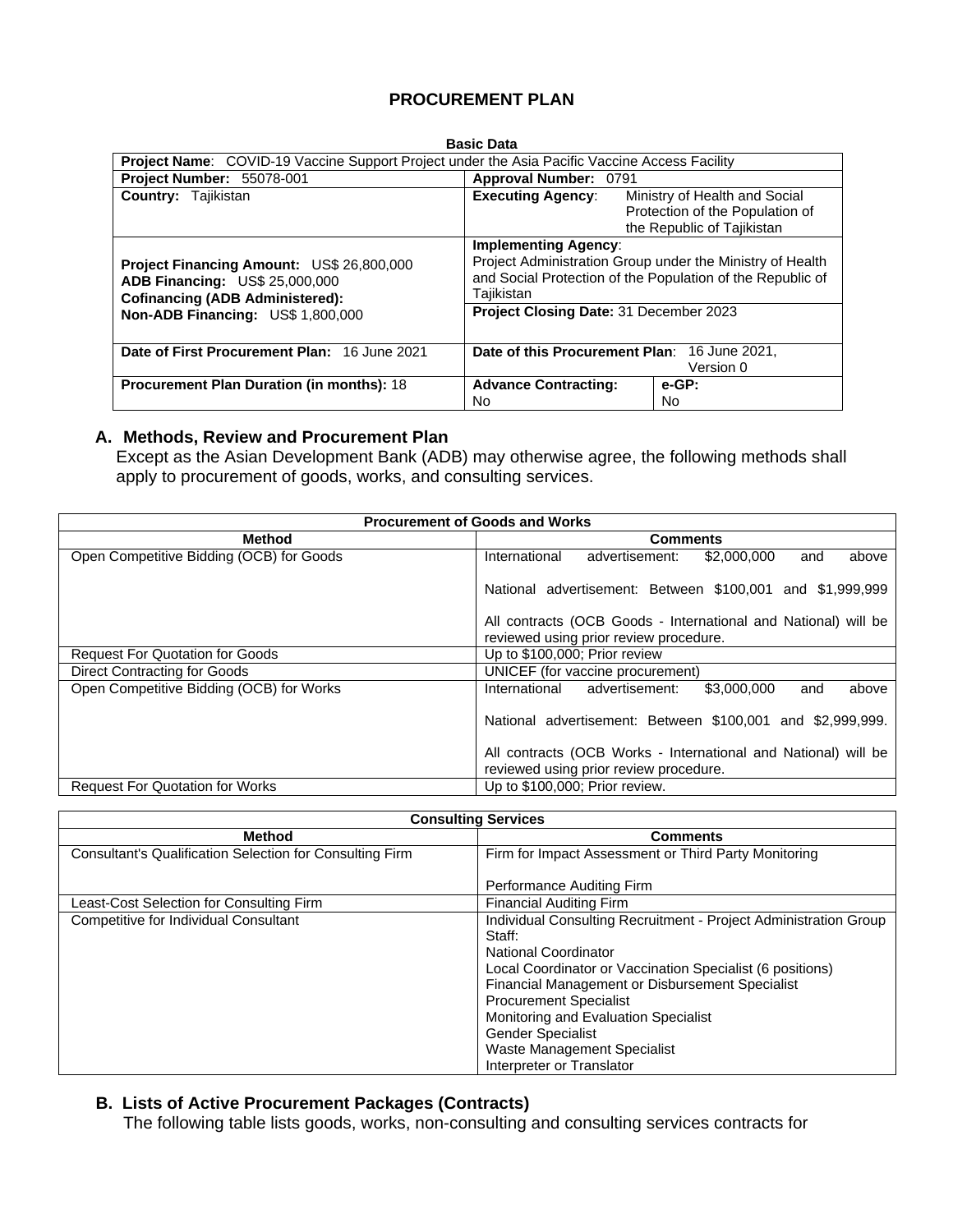which the procurement activity is either ongoing or expected to commence within the procurement plan duration.

|                          | <b>Goods and Works</b>                                     |                                     |                              |               |                             |                                         |                                                                                                                                                                                         |  |  |
|--------------------------|------------------------------------------------------------|-------------------------------------|------------------------------|---------------|-----------------------------|-----------------------------------------|-----------------------------------------------------------------------------------------------------------------------------------------------------------------------------------------|--|--|
| Package<br><b>Number</b> | General<br><b>Description</b>                              | <b>Estimated</b><br>Value (in US\$) | Procurement<br><b>Method</b> | <b>Review</b> | <b>Bidding</b><br>Procedure | Advertisement<br>Date<br>(quarter/year) | <b>Comments</b>                                                                                                                                                                         |  |  |
| G <sub>01</sub>          | Office<br>Equipment and<br>Furniture for<br>Administration | 22,913.00                           | <b>RFQ</b>                   | Prior         |                             | Q2 / 2021                               | Non-Consulting<br>Services: No                                                                                                                                                          |  |  |
|                          |                                                            |                                     |                              |               |                             |                                         | No. Of Contracts: 1                                                                                                                                                                     |  |  |
|                          |                                                            |                                     |                              |               |                             |                                         | High Risk Contract:<br>No                                                                                                                                                               |  |  |
|                          |                                                            |                                     |                              |               |                             |                                         | Covid-19 Response?<br>No                                                                                                                                                                |  |  |
|                          |                                                            |                                     |                              |               |                             |                                         | Comments: At least 3<br>quotations; National<br>supplier                                                                                                                                |  |  |
|                          |                                                            |                                     |                              |               |                             |                                         |                                                                                                                                                                                         |  |  |
| G02                      | Corona-VAC-19                                              | 21,776,501.08                       | DC                           | Prior         |                             | Q2 / 2021                               | Non-Consulting<br>Services: No                                                                                                                                                          |  |  |
|                          |                                                            |                                     |                              |               |                             |                                         | No. Of Contracts: 1                                                                                                                                                                     |  |  |
|                          |                                                            |                                     |                              |               |                             |                                         | High Risk Contract:<br>Yes                                                                                                                                                              |  |  |
|                          |                                                            |                                     |                              |               |                             |                                         | Covid-19 Response?<br>Yes                                                                                                                                                               |  |  |
|                          |                                                            |                                     |                              |               |                             |                                         | Comments: UNICEF;<br>International;<br>Vaccines will be<br>delivered in several<br>separate shipments<br>since cold chain<br>equipment storage<br>capacity of Tajikistan<br>is limited. |  |  |

| <b>Consulting Services</b> |                               |                                     |                            |               |                     |                                                |                                |  |
|----------------------------|-------------------------------|-------------------------------------|----------------------------|---------------|---------------------|------------------------------------------------|--------------------------------|--|
| Package<br><b>Number</b>   | General<br><b>Description</b> | <b>Estimated</b><br>Value (in US\$) | <b>Selection</b><br>Method | <b>Review</b> | Type of<br>Proposal | <b>Advertisement</b><br>Date<br>(quarter/year) | <b>Comments</b>                |  |
| CS <sub>01</sub>           | National<br>Coordinator       | 28,800.00                           | Competitive                | Prior         |                     | Q2 / 2021                                      | Non-Consulting<br>Services: No |  |

<u> 1980 - Johann Barn, mars an t-Amerikaansk politiker (</u>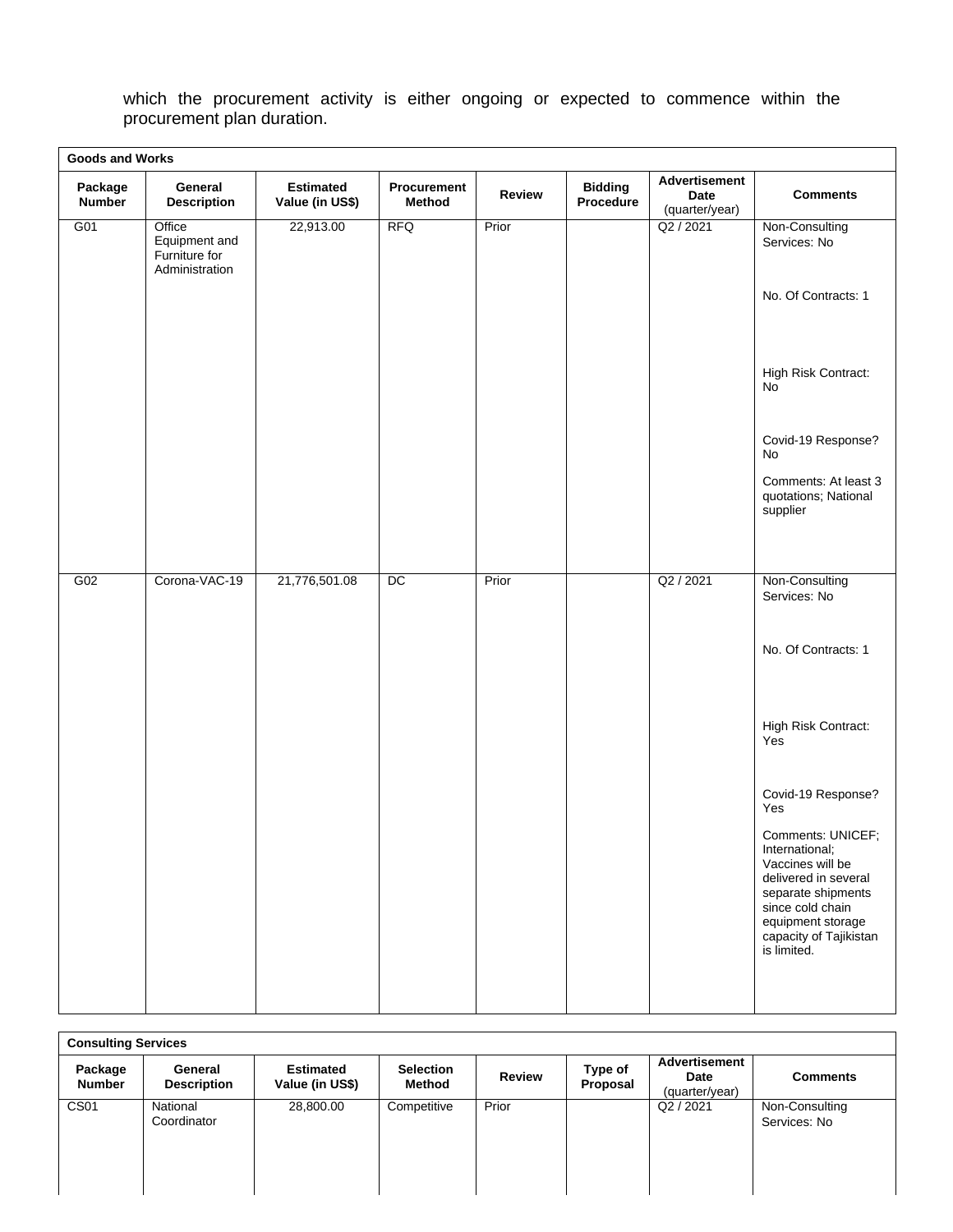|                  |                                                   |            |             |       |           | Type: Individual                                                                                                                                  |
|------------------|---------------------------------------------------|------------|-------------|-------|-----------|---------------------------------------------------------------------------------------------------------------------------------------------------|
|                  |                                                   |            |             |       |           | Assignment: National                                                                                                                              |
|                  |                                                   |            |             |       |           | Expertise: Project                                                                                                                                |
|                  |                                                   |            |             |       |           | Management                                                                                                                                        |
|                  |                                                   |            |             |       |           |                                                                                                                                                   |
|                  |                                                   |            |             |       |           | Covid-19 Response?<br>Yes                                                                                                                         |
|                  |                                                   |            |             |       |           | Comments: Type of<br>Proposal: EOI/CV; To<br>be recruited as Project<br>Administration Group<br>Staff; Advance                                    |
|                  |                                                   |            |             |       |           | Contracting; 24                                                                                                                                   |
| CS <sub>02</sub> | Local                                             | 115,200.00 | Competitive | Prior | Q2 / 2021 | person-months<br>Non-Consulting                                                                                                                   |
|                  | Coordinator or<br>Vaccination                     |            |             |       |           | Services: No                                                                                                                                      |
|                  | Specialist (6<br>positions)                       |            |             |       |           | Type: Individual                                                                                                                                  |
|                  |                                                   |            |             |       |           | Assignment: National                                                                                                                              |
|                  |                                                   |            |             |       |           | Expertise: Project<br>Management                                                                                                                  |
|                  |                                                   |            |             |       |           |                                                                                                                                                   |
|                  |                                                   |            |             |       |           | Covid-19 Response?<br>Yes                                                                                                                         |
|                  |                                                   |            |             |       |           | Comments: Type of<br>Proposal: EOI/CV; To<br>be recruited as Project<br>Administration Group<br>Staff; Advance<br>Contracting; 6<br>positions, 24 |
|                  |                                                   |            |             |       |           | person-months each                                                                                                                                |
| CS <sub>03</sub> | Financial<br>Management or<br><b>Disbursement</b> | 28,800.00  | Competitive | Prior | Q2 / 2021 | Non-Consulting<br>Services: No                                                                                                                    |
|                  | Specialist                                        |            |             |       |           | Type: Individual                                                                                                                                  |
|                  |                                                   |            |             |       |           | Assignment: National                                                                                                                              |
|                  |                                                   |            |             |       |           | Expertise: Project<br>Management                                                                                                                  |
|                  |                                                   |            |             |       |           |                                                                                                                                                   |
|                  |                                                   |            |             |       |           | Covid-19 Response?<br>Yes                                                                                                                         |
|                  |                                                   |            |             |       |           | Comments: Type of<br>Proposal: EOI/CV; To<br>be recruited as Project<br><b>Administration Group</b><br>Staff; Advance<br>Contracting; 24          |
| CS <sub>04</sub> | Procurement<br>Specialist                         | 28,800.00  | Competitive | Prior | Q2 / 2021 | person-months<br>Non-Consulting<br>Services: No                                                                                                   |
|                  |                                                   |            |             |       |           | Type: Individual                                                                                                                                  |
|                  |                                                   |            |             |       |           |                                                                                                                                                   |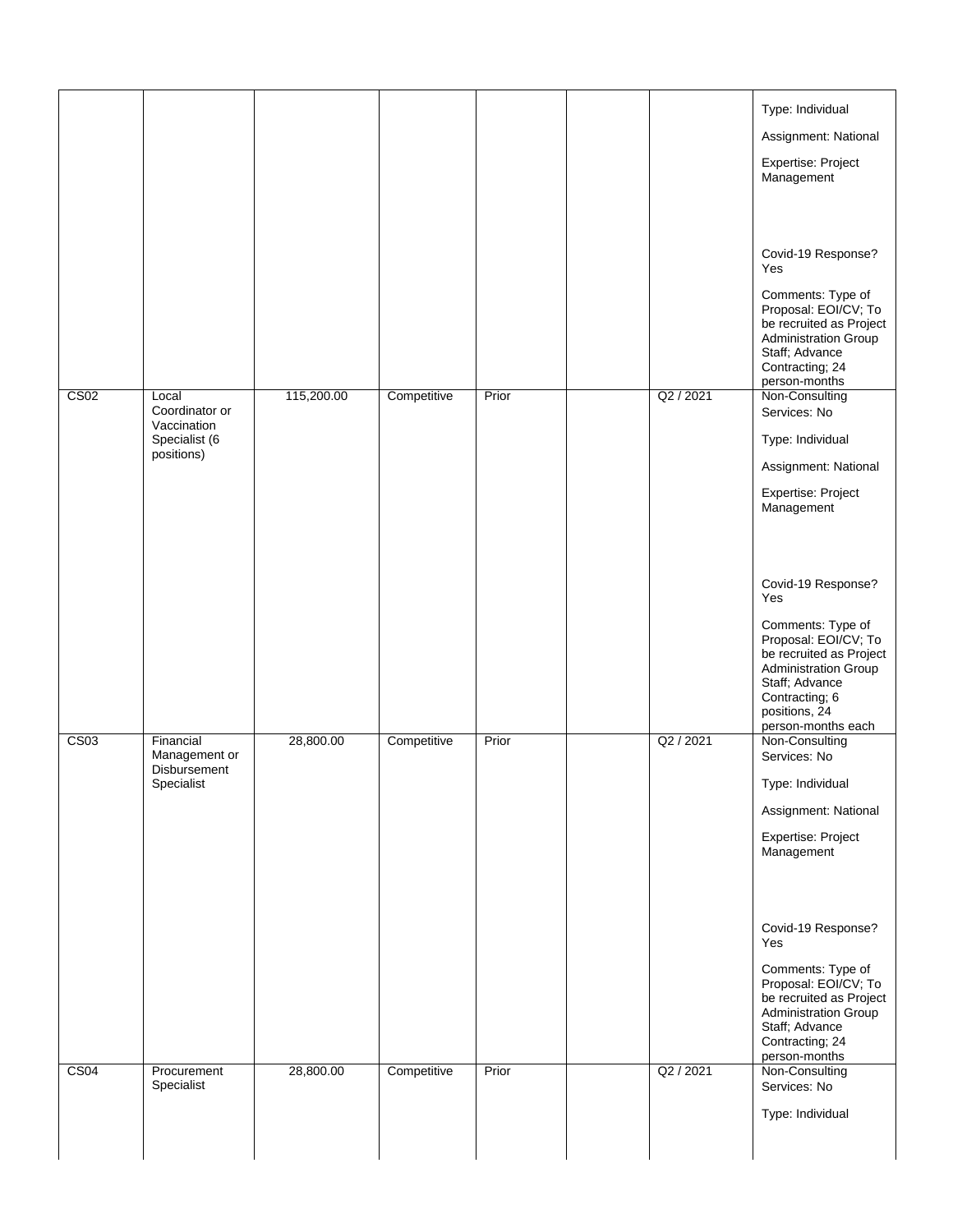|                  |                              |           |             |       |           | Assignment: National                                                                                                                                      |
|------------------|------------------------------|-----------|-------------|-------|-----------|-----------------------------------------------------------------------------------------------------------------------------------------------------------|
|                  |                              |           |             |       |           | Expertise: Project<br>Management                                                                                                                          |
|                  |                              |           |             |       |           |                                                                                                                                                           |
|                  |                              |           |             |       |           | Covid-19 Response?<br>Yes                                                                                                                                 |
|                  |                              |           |             |       |           | Comments: Type of<br>Proposal: EOI/CV; To<br>be recruited as Project<br><b>Administration Group</b><br>Staff; Advance<br>Contracting; 24<br>person-months |
| CS05             | Monitoring and<br>Evaluation | 19,200.00 | Competitive | Prior | Q2 / 2021 | Non-Consulting<br>Services: No                                                                                                                            |
|                  | Specialist                   |           |             |       |           | Type: Individual                                                                                                                                          |
|                  |                              |           |             |       |           | Assignment: National                                                                                                                                      |
|                  |                              |           |             |       |           | Expertise: Project                                                                                                                                        |
|                  |                              |           |             |       |           | Management                                                                                                                                                |
|                  |                              |           |             |       |           |                                                                                                                                                           |
|                  |                              |           |             |       |           |                                                                                                                                                           |
|                  |                              |           |             |       |           | Covid-19 Response?<br>Yes                                                                                                                                 |
|                  |                              |           |             |       |           | Comments: Type of<br>Proposal: EOI/CV; To<br>be recruited as Project<br><b>Administration Group</b><br>Staff; Advance<br>Contracting; 24                  |
| <b>CS06</b>      | Gender                       | 19,200.00 | Competitive | Prior | Q2 / 2021 | person-months<br>Non-Consulting                                                                                                                           |
|                  | Specialist                   |           |             |       |           | Services: No                                                                                                                                              |
|                  |                              |           |             |       |           | Type: Individual                                                                                                                                          |
|                  |                              |           |             |       |           | Assignment: National<br>Expertise: Project<br>Management                                                                                                  |
|                  |                              |           |             |       |           |                                                                                                                                                           |
|                  |                              |           |             |       |           | Covid-19 Response?<br>Yes                                                                                                                                 |
|                  |                              |           |             |       |           | Comments: Type of<br>Proposal: EOI/CV; To<br>be recruited as Project<br><b>Administration Group</b><br>Staff; Advance<br>Contracting; 24<br>person-months |
| CS <sub>07</sub> | Interpreter or<br>Translator | 19,200.00 | Competitive | Prior | Q2 / 2021 | Non-Consulting<br>Services: No                                                                                                                            |
|                  |                              |           |             |       |           | Type: Individual                                                                                                                                          |
|                  |                              |           |             |       |           | Assignment: National                                                                                                                                      |
|                  |                              |           |             |       |           | Expertise: Project                                                                                                                                        |
|                  |                              |           |             |       |           | Management                                                                                                                                                |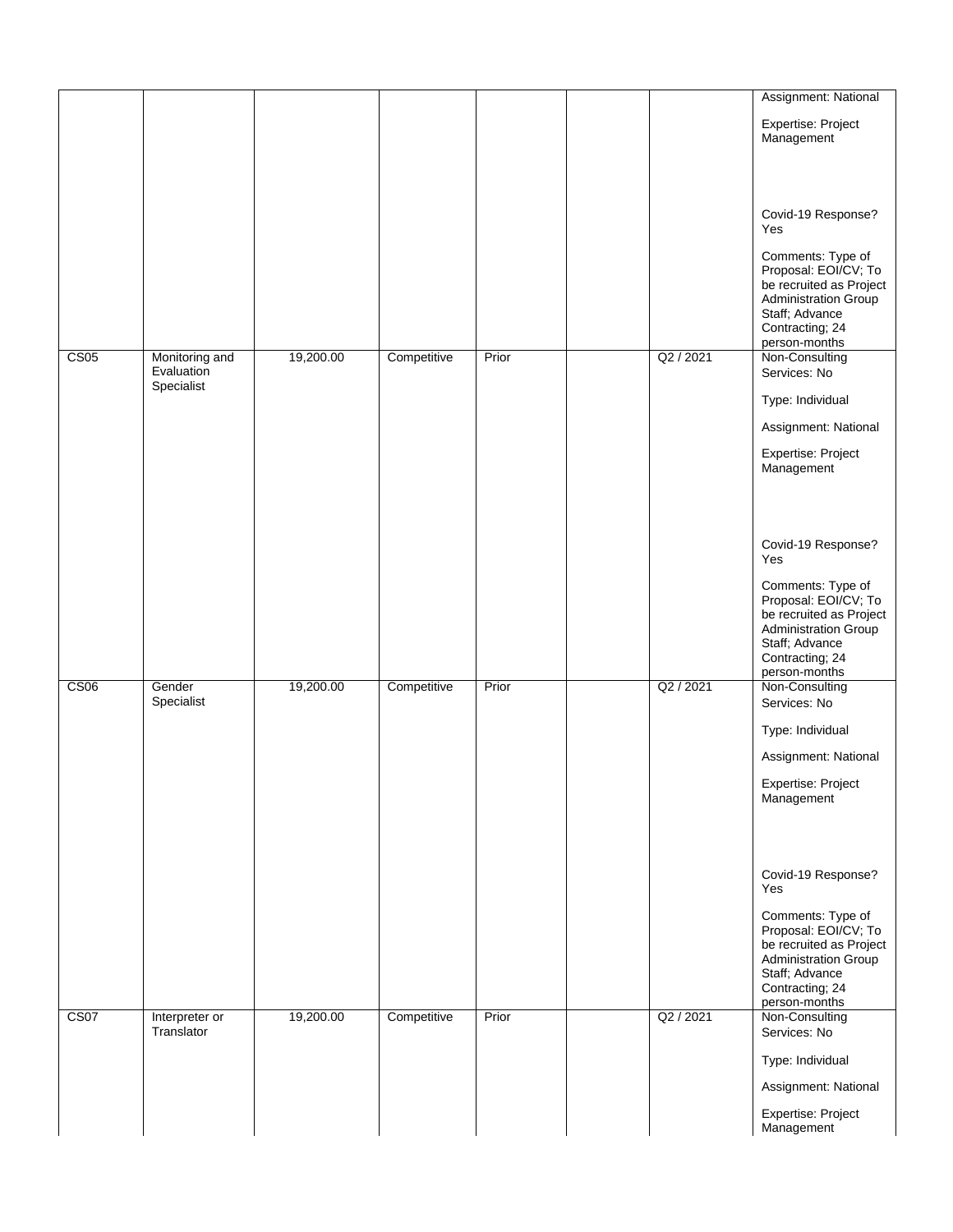|                  |                                                        |           |             |       |            |           | Covid-19 Response?<br>Yes<br>Comments: Type of<br>Proposal: EOI/CV; To<br>be recruited as Project<br>Administration Group<br>Staff; Advance<br>Contracting; 24<br>person-months                   |
|------------------|--------------------------------------------------------|-----------|-------------|-------|------------|-----------|---------------------------------------------------------------------------------------------------------------------------------------------------------------------------------------------------|
| CS <sub>08</sub> | Waste<br>Management<br>Specialist                      | 19,200.00 | Competitive | Prior |            | Q2 / 2021 | Non-Consulting<br>Services: No<br>Type: Individual<br>Assignment: National<br>Expertise: Project<br>Management                                                                                    |
| CS09             | Impact                                                 | 38,800.00 | CQS         | Prior | <b>BTP</b> | Q4 / 2021 | Covid-19 Response?<br>Yes<br>Comments: Type of<br>Proposal: EOI/CV; To<br>be recruited as Project<br>Administration Group<br>Staff; Advance<br>Contracting; 24<br>person-months<br>Non-Consulting |
|                  | Assessment or<br><b>Third Party</b><br>Monitoring Firm |           |             |       |            |           | Services: No<br>Type: Firm<br>Assignment: National<br>Covid-19 Response?                                                                                                                          |
|                  |                                                        |           |             |       |            |           | No                                                                                                                                                                                                |
| CS <sub>10</sub> | Performance<br>Auditor Firm                            | 60,000.00 | CQS         | Prior | <b>BTP</b> | Q3 / 2021 | Non-Consulting<br>Services: No<br>Type: Firm<br>Assignment: National                                                                                                                              |
|                  |                                                        |           |             |       |            |           | Covid-19 Response?<br>No<br>Comments: 2<br>person-months                                                                                                                                          |
| CS <sub>11</sub> | <b>Audit Firm</b>                                      | 20,000.00 | LCS         | Prior | <b>BTP</b> | Q1 / 2022 | Non-Consulting<br>Services: No<br>Type: Firm                                                                                                                                                      |